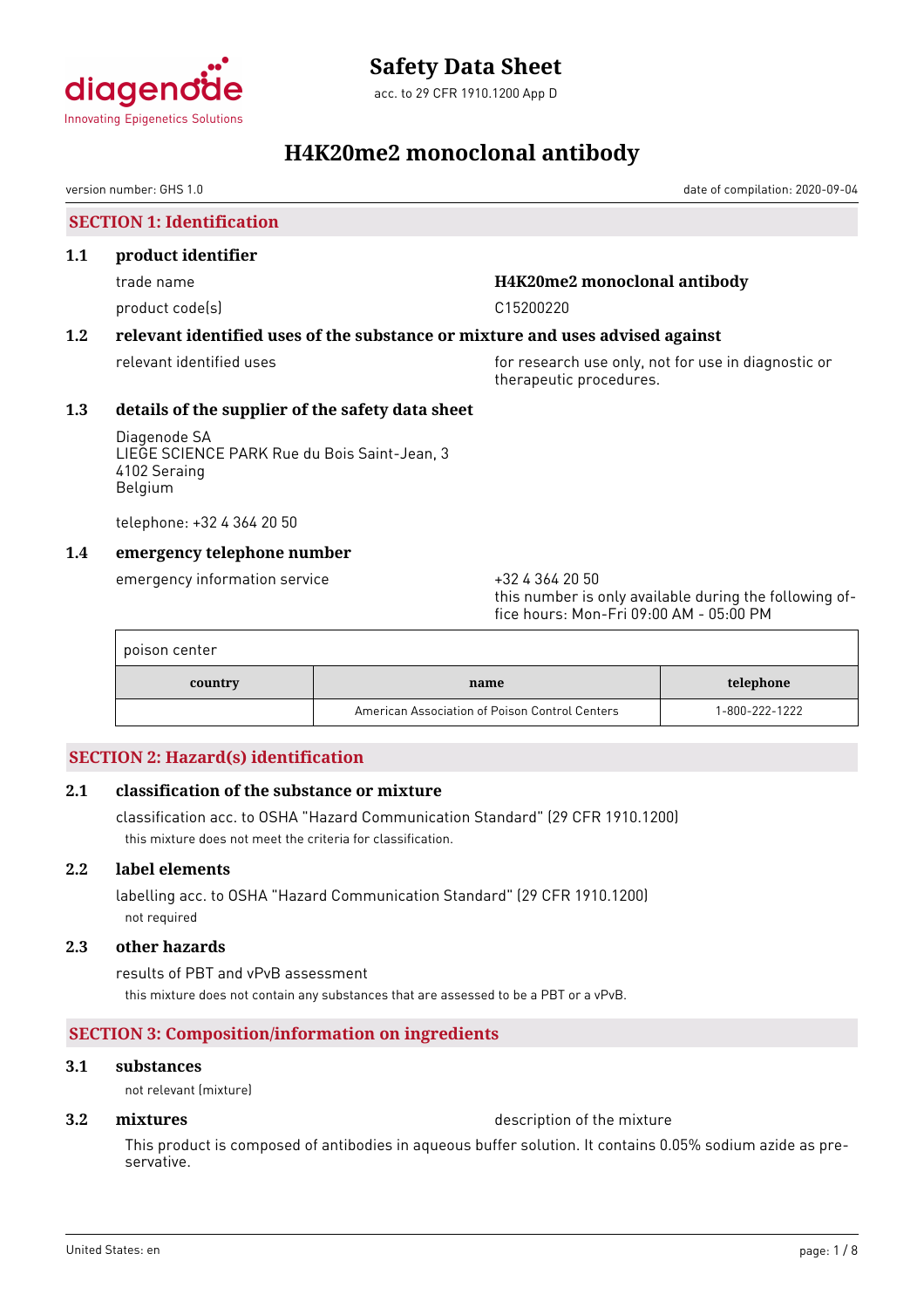

# **H4K20me2 monoclonal antibody**

version number: GHS 1.0 date of compilation: 2020-09-04

# **SECTION 4: First-aid measures**

### **4.1 description of first- aid measures**

#### general notes

do not leave affected person unattended. remove victim out of the danger area. keep affected person warm, still and covered. take off immediately all contaminated clothing. in all cases of doubt, or when symptoms persist, seek medical advice. in case of unconsciousness place person in the recovery position. Never give anything by mouth.

#### following inhalation

if breathing is irregular or stopped, immediately seek medical assistance and start first aid actions. provide fresh air.

#### following skin contact

wash with plenty of soap and water.

#### following eye contact

remove contact lenses, if present and easy to do. Continue rinsing. irrigate copiously with clean, fresh water for at least 10 minutes, holding the eyelids apart.

#### following ingestion

rinse mouth with water (only if the person is conscious). do NOT induce vomiting.

#### **4.2 most important symptoms and effects, both acute and delayed**

symptoms and effects are not known to date.

#### **4.3 indication of any immediate medical attention and special treatment needed**

none

### **SECTION 5: Fire-fighting measures**

#### **5.1 extinguishing media**

suitable extinguishing media water spray, BC-powder, carbon dioxide (CO2)

unsuitable extinguishing media water jet

#### **5.2 special hazards arising from the substance or mixture**

hazardous combustion products

nitrogen oxides (NOx)

#### **5.3 advice for firefighters**

in case of fire and/or explosion do not breathe fumes. coordinate firefighting measures to the fire surroundings. do not allow firefighting water to enter drains or water courses. collect contaminated firefighting water separately. fight fire with normal precautions from a reasonable distance.

### **SECTION 6: Accidental release measures**

#### **6.1 personal precautions, protective equipment and emergency procedures**

for non-emergency personnel

remove persons to safety.

for emergency responders

wear breathing apparatus if exposed to vapors/dust/aerosols/gases.

### **6.2 environmental precautions**

keep away from drains, surface and ground water. retain contaminated washing water and dispose of it.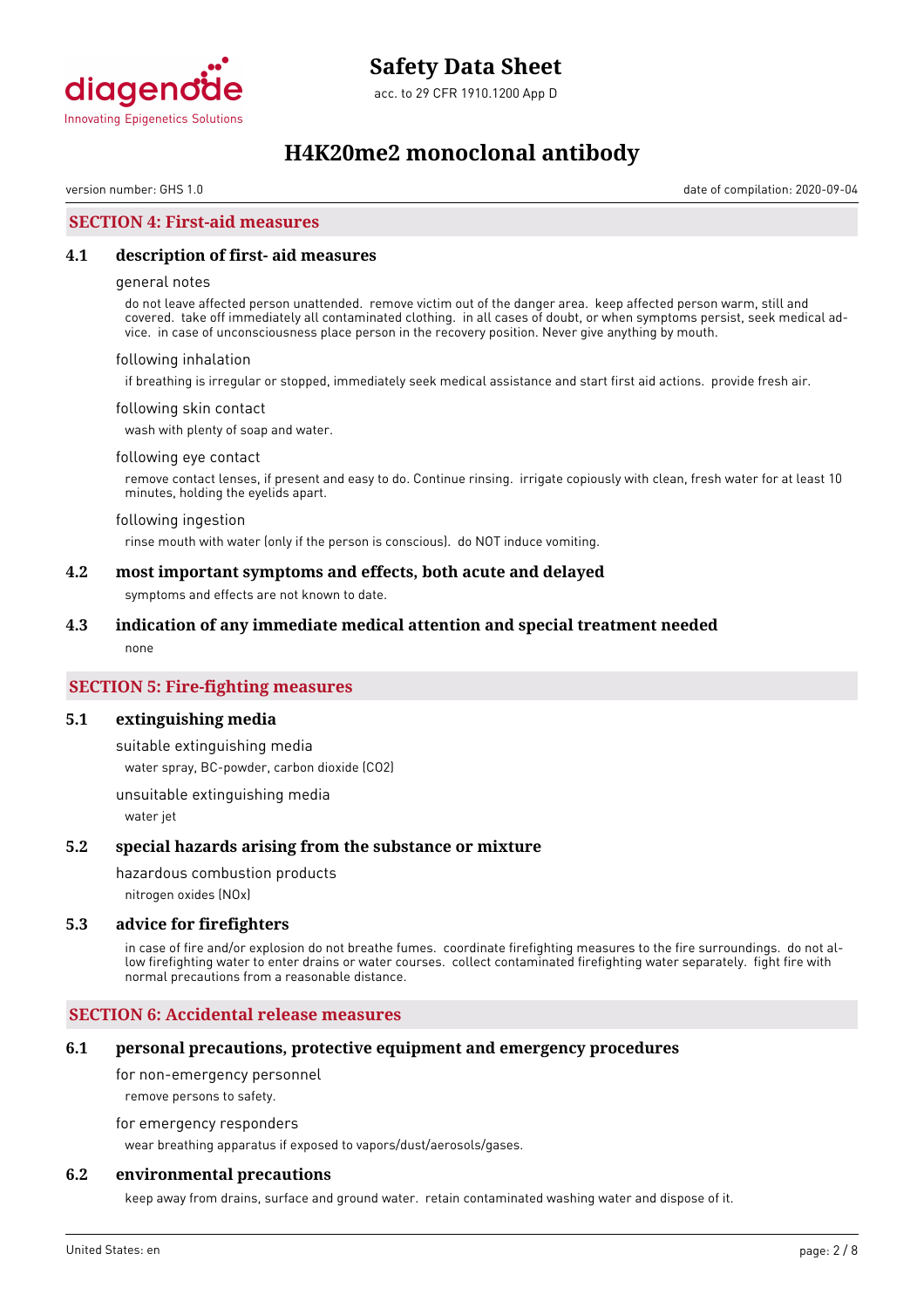

# **Safety Data Sheet**

acc. to 29 CFR 1910.1200 App D

# **H4K20me2 monoclonal antibody**

version number: GHS 1.0 date of compilation: 2020-09-04

# **6.3 methods and material for containment and cleaning up**

advice on how to contain a spill

covering of drains

advice on how to clean up a spill

wipe up with absorbent material (e.g. cloth, fleece). collect spillage: sawdust, kieselgur (diatomite), sand, universal binder

appropriate containment techniques use of adsorbent materials.

other information relating to spills and releases

place in appropriate containers for disposal. ventilate affected area.

### **6.4 reference to other sections**

hazardous combustion products: see section 5. personal protective equipment: see section 8. incompatible materials: see section 10. disposal considerations: see section 13.

# **SECTION 7: Handling and storage**

### **7.1 precautions for safe handling**

recommendations

- measures to prevent fire as well as aerosol and dust generation use local and general ventilation. use only in well-ventilated areas.

advice on general occupational hygiene

wash hands after use. do not eat, drink and smoke in work areas. remove contaminated clothing and protective equipment before entering eating areas. never keep food or drink in the vicinity of chemicals. never place chemicals in containers that are normally used for food or drink. keep away from food, drink and animal feedingstuffs.

#### **7.2 conditions for safe storage, including any incompatibilities**

control of the effects

protect against external exposure, such as

frost

#### **7.3 specific end use(s)**

see section 16 for a general overview.

# **SECTION 8: Exposure controls/personal protection**

#### **8.1 control parameters**

this information is not available.

### **8.2 exposure controls**

appropriate engineering controls

general ventilation.

individual protection measures (personal protective equipment)

eye/face protection

wear eye/face protection.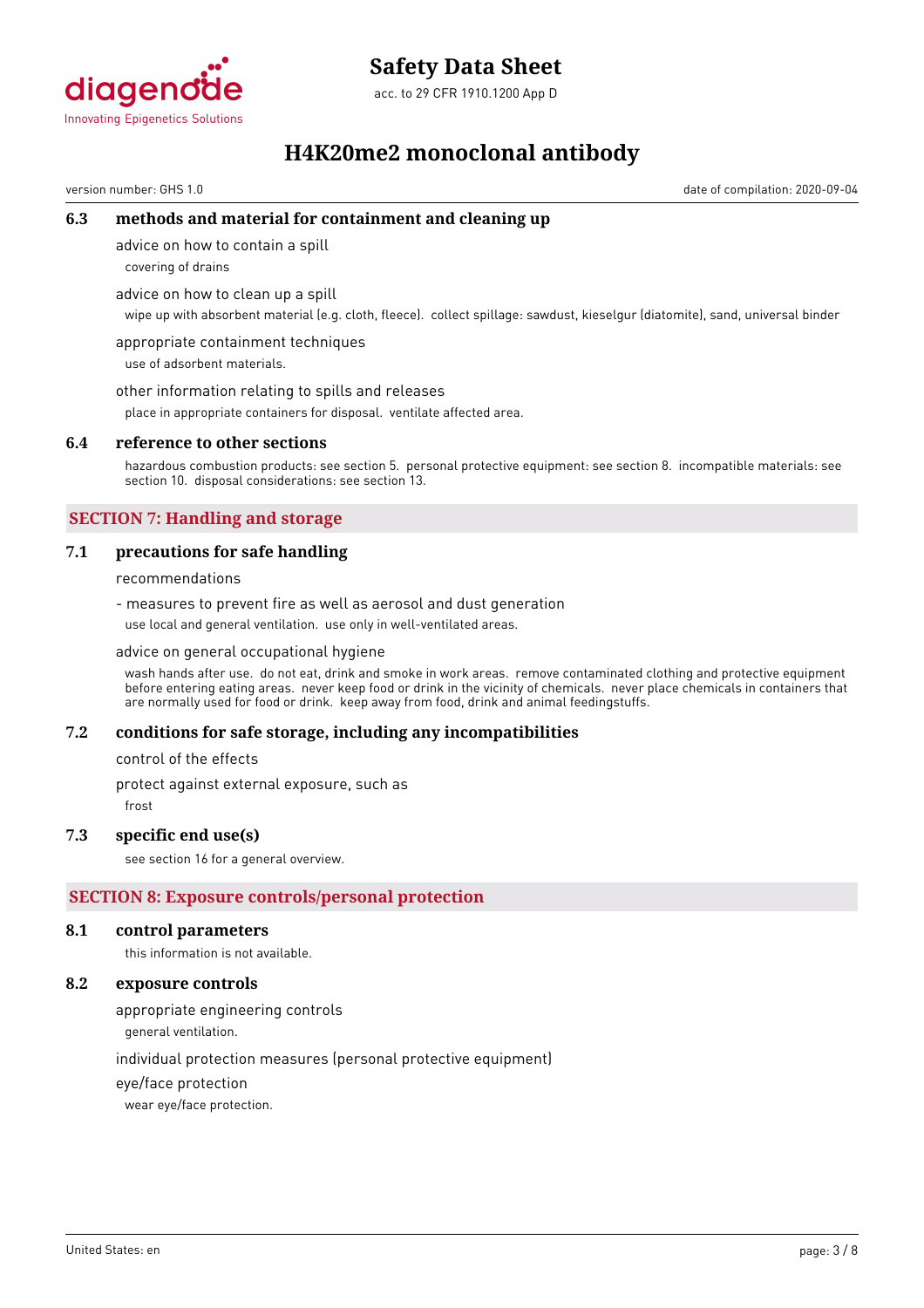

acc. to 29 CFR 1910.1200 App D

# **H4K20me2 monoclonal antibody**

version number: GHS 1.0 date of compilation: 2020-09-04

#### skin protection

- hand protection

wear suitable gloves. chemical protection gloves are suitable, which are tested according to EN 374. check leak-tightness/ impermeability prior to use. in the case of wanting to use the gloves again, clean them before taking off and air them well. for special purposes, it is recommended to check the resistance to chemicals of the protective gloves mentioned above together with the supplier of these gloves.

#### - other protection measures

take recovery periods for skin regeneration. preventive skin protection (barrier creams/ointments) is recommended. wash hands thoroughly after handling.

#### respiratory protection

in case of inadequate ventilation wear respiratory protection.

environmental exposure controls

use appropriate container to avoid environmental contamination. keep away from drains, surface and ground water.

# **SECTION 9: Physical and chemical properties**

# **9.1 information on basic physical and chemical properties**

#### **appearance**

| $^\mathrm{+}$ physical state | liquid    |
|------------------------------|-----------|
| color                        | colorless |
| odor                         | odorless  |

#### **other safety parameters**

| pH (value)                              | not determined                                |
|-----------------------------------------|-----------------------------------------------|
| melting point/freezing point            | not determined                                |
| initial boiling point and boiling range | not determined                                |
| flash point                             | not determined                                |
| evaporation rate                        | not determined                                |
| flammability (solid, gas)               | not relevant, (fluid)                         |
| explosive limits                        | not determined                                |
| vapor pressure                          | not determined                                |
| density                                 | not determined                                |
| vapor density                           | this information is not available             |
| relative density                        | information on this property is not available |
| solubility(ies)                         | not determined                                |
| partition coefficient                   |                                               |
| - n-octanol/water (log KOW)             | this information is not available             |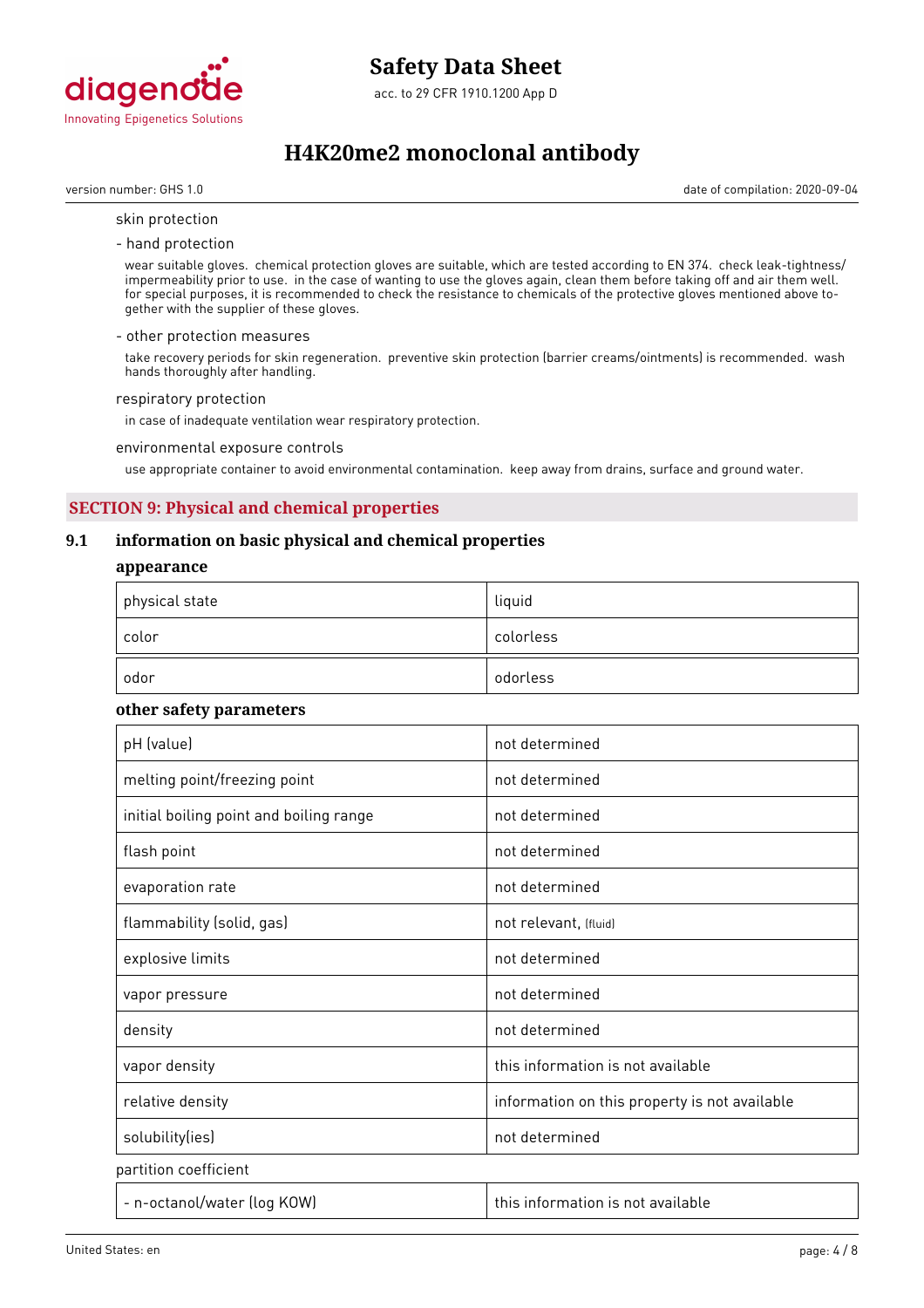

# **H4K20me2 monoclonal antibody**

version number: GHS 1.0 date of compilation: 2020-09-04

| not determined<br>viscosity<br>explosive properties<br>none<br>oxidizing properties<br>none | 9.2 | other information | there is no additional information |
|---------------------------------------------------------------------------------------------|-----|-------------------|------------------------------------|
|                                                                                             |     |                   |                                    |
|                                                                                             |     |                   |                                    |
|                                                                                             |     |                   |                                    |
| auto-ignition temperature<br>not determined                                                 |     |                   |                                    |

# **SECTION 10: Stability and reactivity**

#### **10.1 reactivity**

concerning incompatibility: see below "Conditions to avoid" and "Incompatible materials".

#### **10.2 chemical stability**

the material is stable under normal ambient and anticipated storage and handling conditions of temperature and pressure.

#### **10.3 possibility of hazardous reactions**

no known hazardous reactions.

#### **10.4 conditions to avoid**

there are no specific conditions known which have to be avoided.

#### **10.5 incompatible materials**

there is no additional information.

#### **10.6 hazardous decomposition products**

reasonably anticipated hazardous decomposition products produced as a result of use, storage, spill and heating are not known. hazardous combustion products: see section 5.

### **SECTION 11: Toxicological information**

#### **11.1 information on toxicological effects**

test data are not available for the complete mixture.

#### classification procedure

the method for classification of the mixture is based on ingredients of the mixture (additivity formula).

#### **classification acc. to OSHA "Hazard Communication Standard" (29 CFR 1910.1200)**

this mixture does not meet the criteria for classification.

#### acute toxicity

shall not be classified as acutely toxic.

#### skin corrosion/irritation

shall not be classified as corrosive/irritant to skin.

#### serious eye damage/eye irritation

shall not be classified as seriously damaging to the eye or eye irritant.

#### respiratory or skin sensitization

shall not be classified as a respiratory or skin sensitizer.

#### germ cell mutagenicity

shall not be classified as germ cell mutagenic.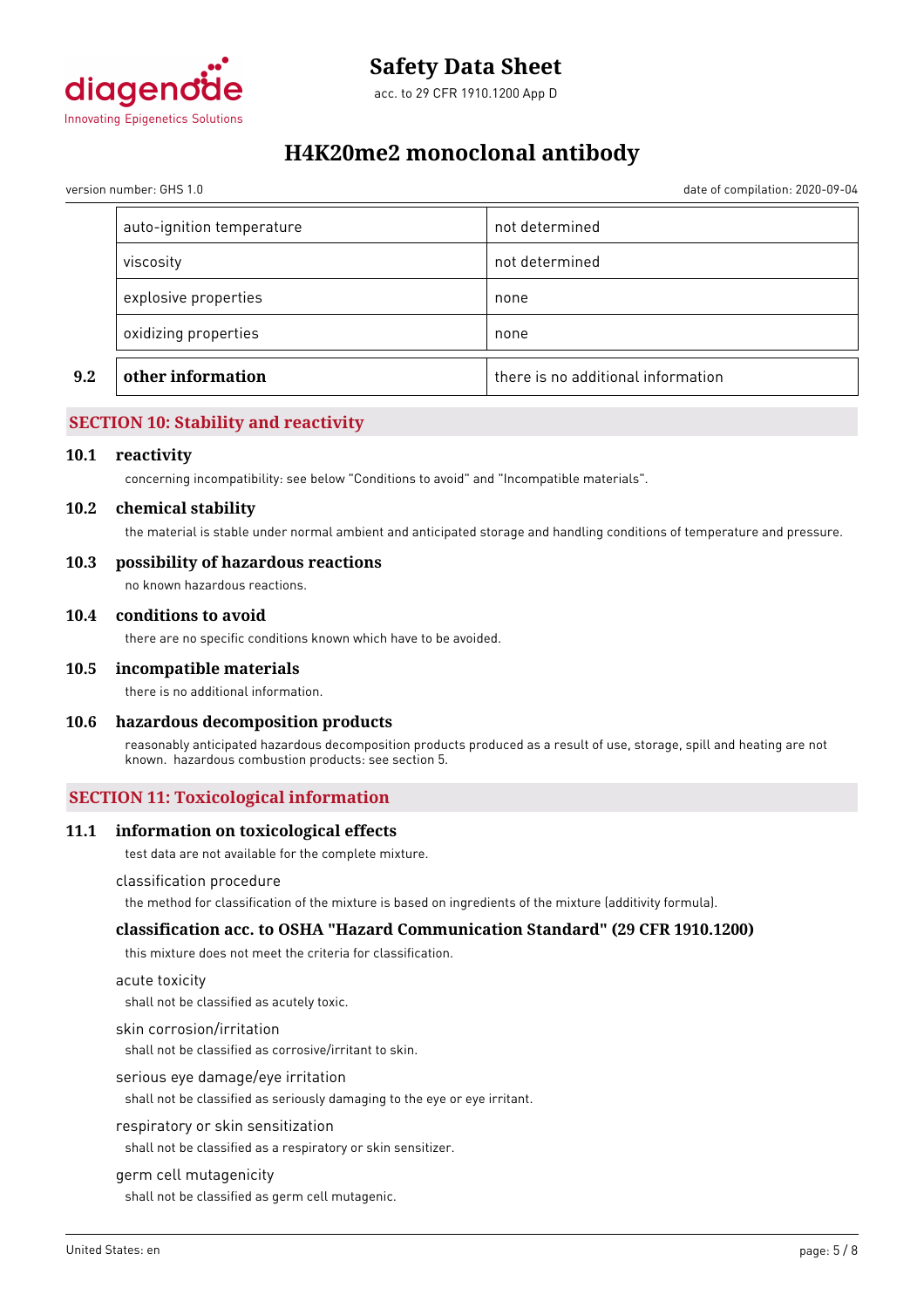

# **Safety Data Sheet**

acc. to 29 CFR 1910.1200 App D

# **H4K20me2 monoclonal antibody**

version number: GHS 1.0 date of compilation: 2020-09-04

# carcinogenicity

shall not be classified as carcinogenic.

#### reproductive toxicity

shall not be classified as a reproductive toxicant.

#### specific target organ toxicity - single exposure

shall not be classified as a specific target organ toxicant (single exposure).

#### specific target organ toxicity - repeated exposure

shall not be classified as a specific target organ toxicant (repeated exposure).

#### aspiration hazard

shall not be classified as presenting an aspiration hazard.

# **SECTION 12: Ecological information**

# **12.1 toxicity**

shall not be classified as hazardous to the aquatic environment.

#### **12.2 persistence and degradability**

data are not available.

#### **12.3 bioaccumulative potential**

data are not available.

#### **12.4 mobility in soil**

data are not available.

**12.5 results of PBT and vPvB assessment**

data are not available.

# **12.6 other adverse effects**

data are not available.

# **SECTION 13: Disposal considerations**

#### **13.1 waste treatment methods**

#### sewage disposal-relevant information

do not empty into drains. avoid release to the environment. Refer to special instructions/safety data sheets.

waste treatment of containers/packages

completely emptied packages can be recycled. handle contaminated packages in the same way as the substance itself.

#### **remarks**

please consider the relevant national or regional provisions. waste shall be separated into the categories that can be handled separately by the local or national waste management facilities.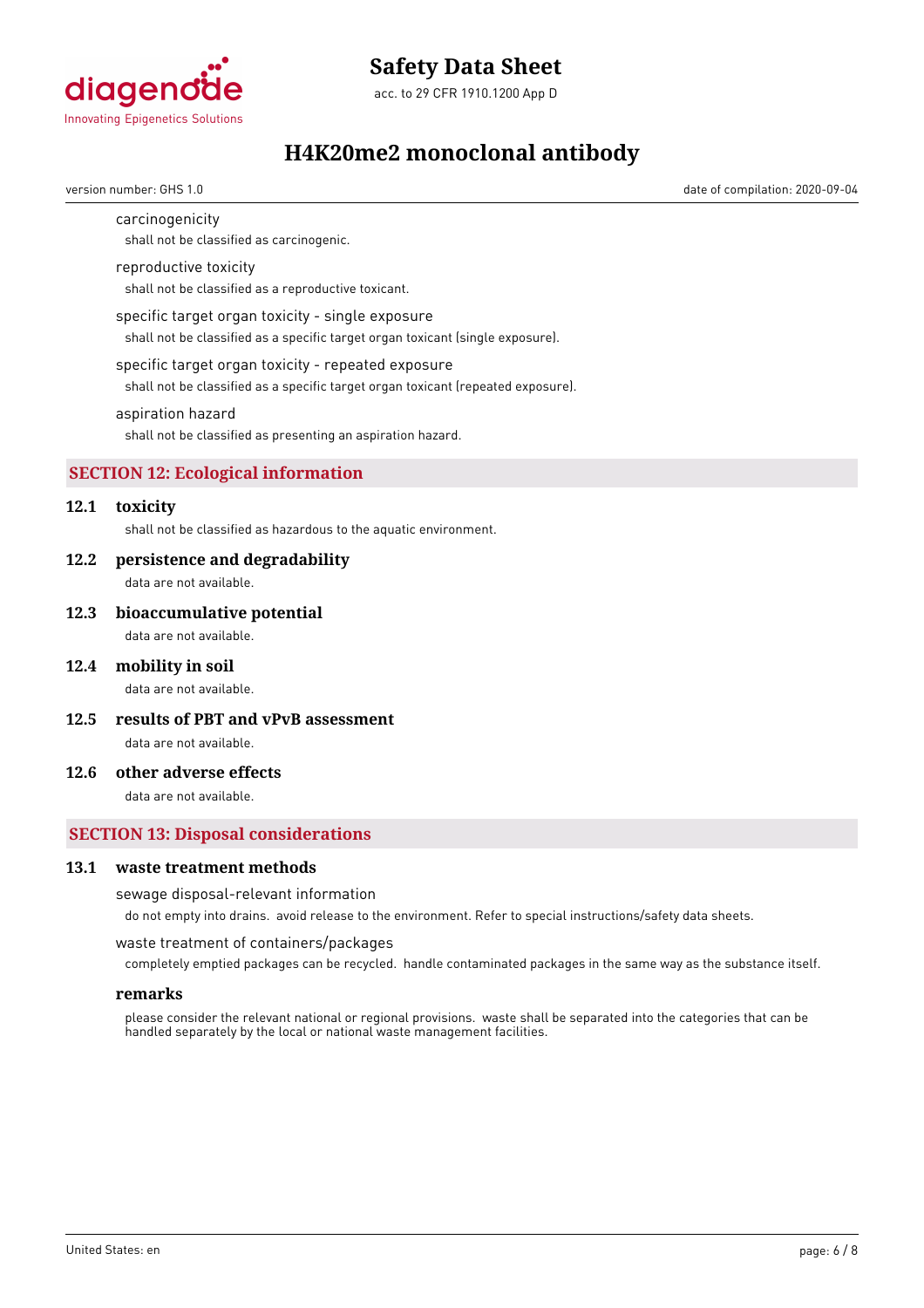

# **Safety Data Sheet**

acc. to 29 CFR 1910.1200 App D

# **H4K20me2 monoclonal antibody**

version number: GHS 1.0 date of compilation: 2020-09-04

# **SECTION 14: Transport information**

- 
- **14.2 UN proper shipping name** not assigned
- **14.3 transport hazard class(es)** not assigned
- **14.4 packing group** not assigned
- 

**14.1 UN number 14.1 15.1 14.1 UN number not subject to transport regulations** 

**14.5 environmental hazards non-environmentally hazardous acc. to the danger**ous goods regulations

**14.6 special precautions for user** there is no additional information.

# **14.7 transport in bulk according to Annex II of MARPOL and the IBC Code**

the cargo is not intended to be carried in bulk.

# **Information for each of the UN Model Regulations**

# **transport of dangerous goods by road or rail (49 CFR US DOT)**

not subject to transport regulations.

# **International Maritime Dangerous Goods Code (IMDG)**

not subject to IMDG.

# **International Civil Aviation Organization (ICAO-IATA/DGR)**

not subject to ICAO-IATA.

# **SECTION 15: Regulatory information**

# **15.1 safety, health and environmental regulations specific for the product in question**

# **industry or sector specific available guidance(s)**

# **NPCA-HMIS® III**

Hazardous Materials Identification System. American Coatings Association.

| category            | rating | description                                                                                                                                                   |
|---------------------|--------|---------------------------------------------------------------------------------------------------------------------------------------------------------------|
| Chronic             |        | none                                                                                                                                                          |
| Health              |        | no significant risk to health                                                                                                                                 |
| Flammability        |        | material that will not burn under typical fire conditions                                                                                                     |
| Physical hazard     |        | material that is normally stable, even under fire conditions, and will not react with water,<br>polymerize, decompose, condense, or self-react. Non-explosive |
| Personal protection |        |                                                                                                                                                               |

# **NFPA® 704**

National Fire Protection Association: Standard System for the Identification of the Hazards of Materials for Emergency Response (United States).